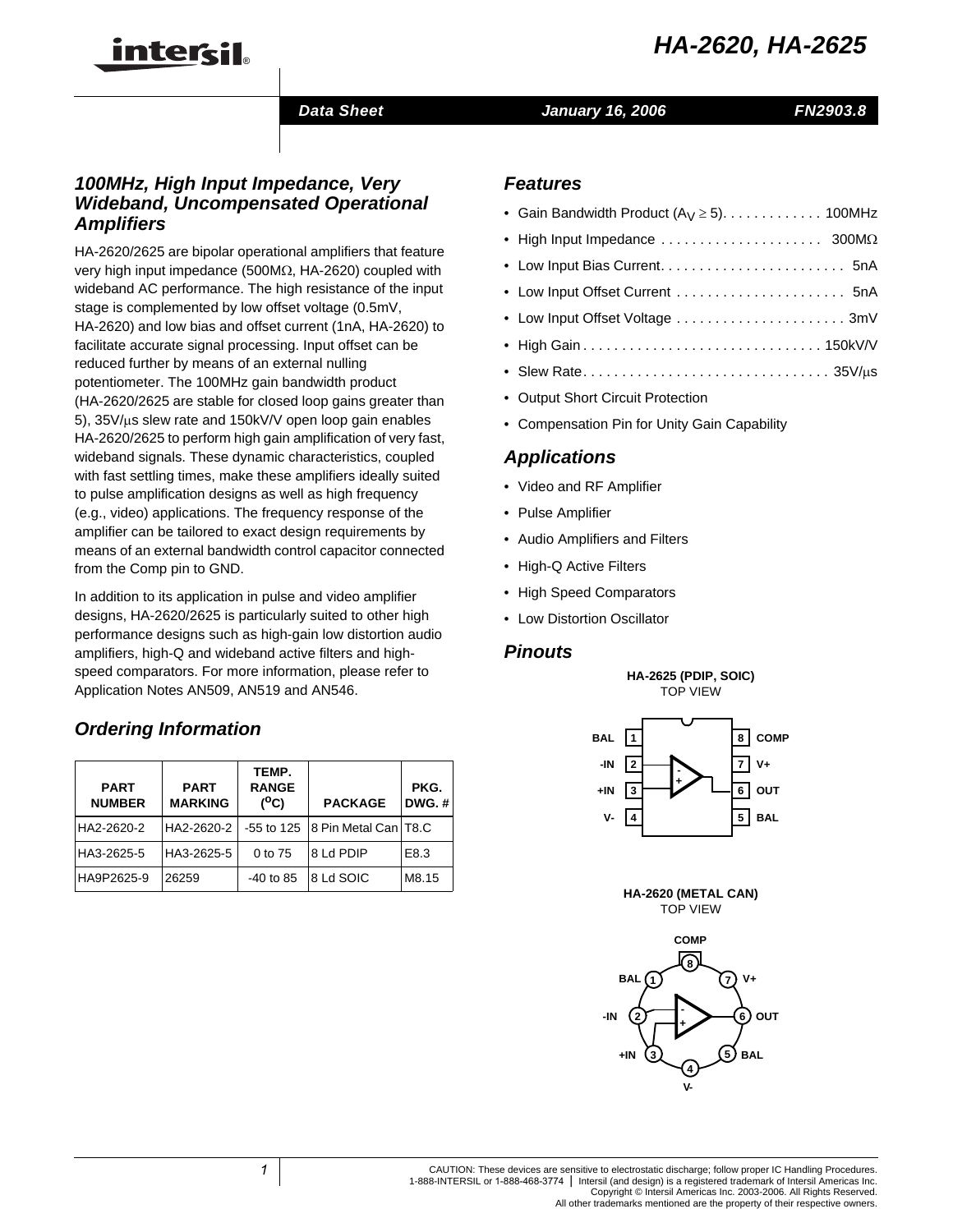## Absolute Maximum Ratings **Thermal Information**

| Supply Voltage (Between V+ and V- Terminals) 45V  |  |
|---------------------------------------------------|--|
|                                                   |  |
| Peak Output Current Full Short Circuit Protection |  |

# **Operating Conditions**

| Temperature Range |  |
|-------------------|--|
|-------------------|--|

| Thermal Resistance (Typical, Note 1)                                        |     | $\theta$ JA ( <sup>O</sup> C/W) $\theta$ JC ( <sup>O</sup> C/W) |
|-----------------------------------------------------------------------------|-----|-----------------------------------------------------------------|
| PDIP Package                                                                | 117 | N/A                                                             |
| SOIC Package                                                                | 165 | N/A                                                             |
| Metal Can Package                                                           | 165 | 80                                                              |
| Maximum Junction Temperature (Hermetic Package) 175 <sup>0</sup> C          |     |                                                                 |
| Maximum Junction Temperature (Plastic Package) 150 <sup>o</sup> C           |     |                                                                 |
| Maximum Storage Temperature Range  -65 <sup>o</sup> C to 150 <sup>o</sup> C |     |                                                                 |
| Maximum Lead Temperature (Soldering 10s) 300°C                              |     |                                                                 |
| (SOIC - Lead Tips Only)                                                     |     |                                                                 |

*CAUTION: Stresses above those listed in "Absolute Maximum Ratings" may cause permanent damage to the device. This is a stress only rating and operation of the device at these or any other conditions above those indicated in the operational sections of this specification is not implied.*

## NOTE:

1.  $\theta_{JA}$  is measured with the component mounted on an evaluation PC board in free air.

| <b>Electrical Specifications</b>                   | $V_{\text{SUPPLY}} = \pm 15V$ , Unless Otherwise Specified |                       |                          |                |                          |                |                |                         |
|----------------------------------------------------|------------------------------------------------------------|-----------------------|--------------------------|----------------|--------------------------|----------------|----------------|-------------------------|
|                                                    |                                                            |                       | <b>HA-2620</b>           |                |                          | HA-2625        |                |                         |
| <b>PARAMETER</b>                                   | TEMP. $(^{0}C)$                                            | <b>MIN</b>            | <b>TYP</b>               | <b>MAX</b>     | <b>MIN</b>               | <b>TYP</b>     | <b>MAX</b>     | <b>UNITS</b>            |
| <b>INPUT CHARACTERISTICS</b>                       |                                                            |                       |                          |                |                          |                |                |                         |
| Offset Voltage                                     | 25                                                         | $\blacksquare$        | 0.5                      | 4              | $\Box$                   | 3              | 5              | mV                      |
| (Note 3)                                           | Full                                                       | $\sim$                | $\mathbf{2}$             | 6              |                          |                | $\overline{7}$ | mV                      |
| Average Offset<br>Voltage Drift                    | Full                                                       | $\blacksquare$        | 5                        | $\blacksquare$ | $\blacksquare$           | $\sqrt{5}$     | $\blacksquare$ | $\mu$ V/ <sup>O</sup> C |
| <b>Bias Current</b>                                | 25                                                         | $\sim$                | $\mathbf{1}$             | 15             | $\overline{\phantom{a}}$ | 5              | 25             | nA                      |
|                                                    | Full                                                       | $\tilde{\phantom{a}}$ | 10                       | 35             | $\overline{a}$           |                | 40             | nA                      |
| <b>Offset Current</b>                              | 25                                                         |                       | $\mathbf{1}$             | 15             | $\blacksquare$           | 5              | 25             | nA                      |
|                                                    | Full                                                       | $\overline{a}$        | 5                        | 35             | $\blacksquare$           | $\overline{a}$ | 40             | nA                      |
| Differential Input<br>Resistance (Note 2)          | 25                                                         | 65                    | 500                      | $\blacksquare$ | 40                       | 300            |                | $M\Omega$               |
| Input Noise Voltage Density<br>$(f = 1kHz)$        | 25                                                         | $\blacksquare$        | 11                       | ÷,             | $\overline{a}$           | 11             |                | $nV/\sqrt{Hz}$          |
| <b>Input Noise Current Density</b><br>$(f = 1kHz)$ | 25                                                         | $\overline{a}$        | 0.16                     | ÷              | $\overline{a}$           | 0.16           |                | pA/ $\sqrt{Hz}$         |
| Common Mode Range                                  | Full                                                       | ±11                   | ±12                      | $\blacksquare$ | ±11                      | ±12            | $\blacksquare$ | $\vee$                  |
| <b>TRANSFER CHARACTERISTICS</b>                    |                                                            |                       |                          |                |                          |                |                |                         |
| Large Signal Voltage Gain                          | 25                                                         | 100                   | 150                      | $\Box$         | 80                       | 150            | $\blacksquare$ | kV/V                    |
| (Notes 4, 5)                                       | Full                                                       | 70                    |                          | $\overline{a}$ | 70                       | $\overline{a}$ |                | kV/V                    |
| Common Mode Rejection Ratio<br>(Note 6)            | Full                                                       | 80                    | 100                      | $\blacksquare$ | 74                       | 100            | $\overline{a}$ | dB                      |
| Minimum Stable Gain                                | 25                                                         | 5                     | $\overline{\phantom{a}}$ | $\blacksquare$ | 5                        | $\blacksquare$ | $\blacksquare$ | V/V                     |
| Gain Bandwidth Product<br>(Notes 4, 7, 8)          | 25                                                         | $\overline{a}$        | 100                      | $\overline{a}$ |                          | 100            |                | <b>MHz</b>              |
| <b>OUTPUT CHARACTERISTICS</b>                      |                                                            |                       |                          |                |                          |                |                |                         |
| Output Voltage Swing (Note 4)                      | Full                                                       | ±10                   | ±12                      | $\blacksquare$ | ±10                      | ±12            | ä,             | $\vee$                  |
| Output Current (Note 5)                            | 25                                                         | ±15                   | ±22                      | $\blacksquare$ | ±10                      | ±18            | $\blacksquare$ | mA                      |
| <b>Full Power Bandwidth</b><br>(Notes 4, 5, 9, 13) | 25                                                         | 400                   | 600                      | $\blacksquare$ | 320                      | 600            |                | kHz                     |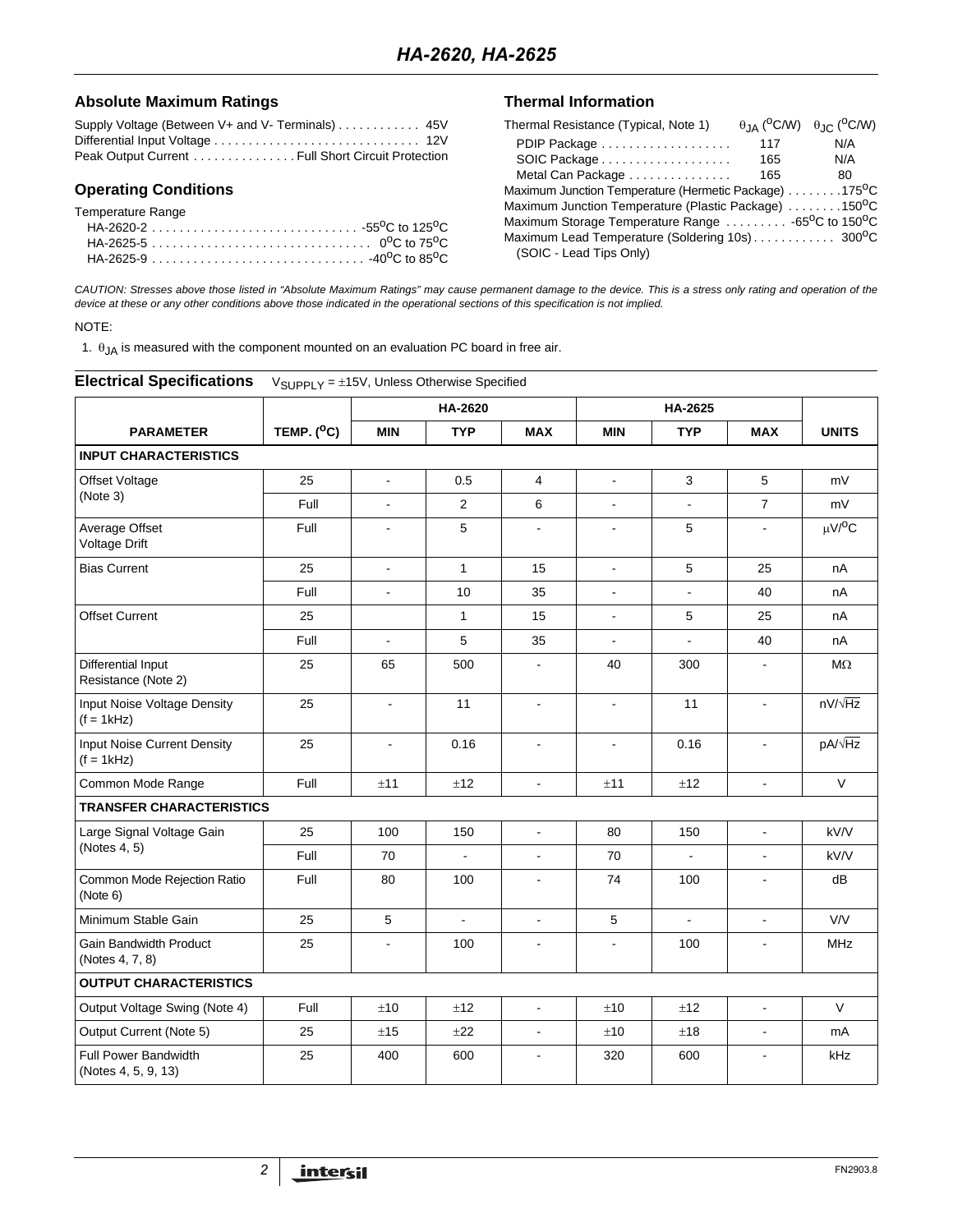# **Electrical Specifications** V<sub>SUPPLY</sub> = ±15V, Unless Otherwise Specified (Continued)

|                                           |                     |            | HA-2620    |            |            | HA-2625    |            |              |  |
|-------------------------------------------|---------------------|------------|------------|------------|------------|------------|------------|--------------|--|
| <b>PARAMETER</b>                          | TEMP. $(^{\circ}C)$ | <b>MIN</b> | <b>TYP</b> | <b>MAX</b> | <b>MIN</b> | <b>TYP</b> | <b>MAX</b> | <b>UNITS</b> |  |
| <b>TRANSIENT RESPONSE</b> (Note 8)        |                     |            |            |            |            |            |            |              |  |
| <b>Rise Time</b><br>(Notes 4, 9, 10)      | 25                  |            | 17         | 45         | ۰          | 17         | 45         | ns           |  |
| <b>Slew Rate</b><br>(Notes 4, 9, 10, 12)  | 25                  | ±25        | ±35        | ۰          | ±20        | ±35        |            | $V/\mu s$    |  |
| <b>POWER SUPPLY CHARACTERISTICS</b>       |                     |            |            |            |            |            |            |              |  |
| <b>Supply Current</b>                     | 25                  | -          | 3          | 3.7        |            | 3          | 4          | mA           |  |
| Power Supply Rejection Ratio<br>(Note 11) | Full                | 80         | 90         |            | 74         | 90         |            | dB           |  |

NOTES:

- 2. This parameter value guaranteed by design calculations.
- 3. Offset may be externally adjusted to zero.
- 4.  $R_L = 2k\Omega$ .
- 5.  $V_{OUT} = \pm 10V$ .
- 6.  $V_{CM} = \pm 10V$ .
- 7.  $V_{OUT}$  < 90mV.
- 8. 40dB Gain.
- 9. See Transient Response Test Circuits and Waveforms.
- 10.  $A_V = 5$  (The HA-2620 family is not stable at unity gain without external compensation).
- 11.  $\Delta V_S = \pm 5V$ .
- 12.  $V_{\text{OUT}} = \pm 5V$ .
- 13. Full Power Bandwidth guaranteed by slew rate measurement: FPBW =  $\frac{\text{Slew Rate}}{\text{SUS}}$ .  $=\frac{5 \text{eV} \cdot \text{Xate}}{2 \pi V_{\text{PEAK}}}$

# *Test Circuits and Waveforms*



NOTE: Measured on both positive and negative transitions from 0V to +200mV and 0V to -200mV at output.

### **TRANSIENT RESPONSE SEEW RATE**









NOTE: Tested Offset Adjustment is  $|V_{OS} + 1mV|$  minimum referred to output. Typical range is  $±10$ mV with R<sub>T</sub> = 100kΩ.

# **COMPENSATION HOOK-UP**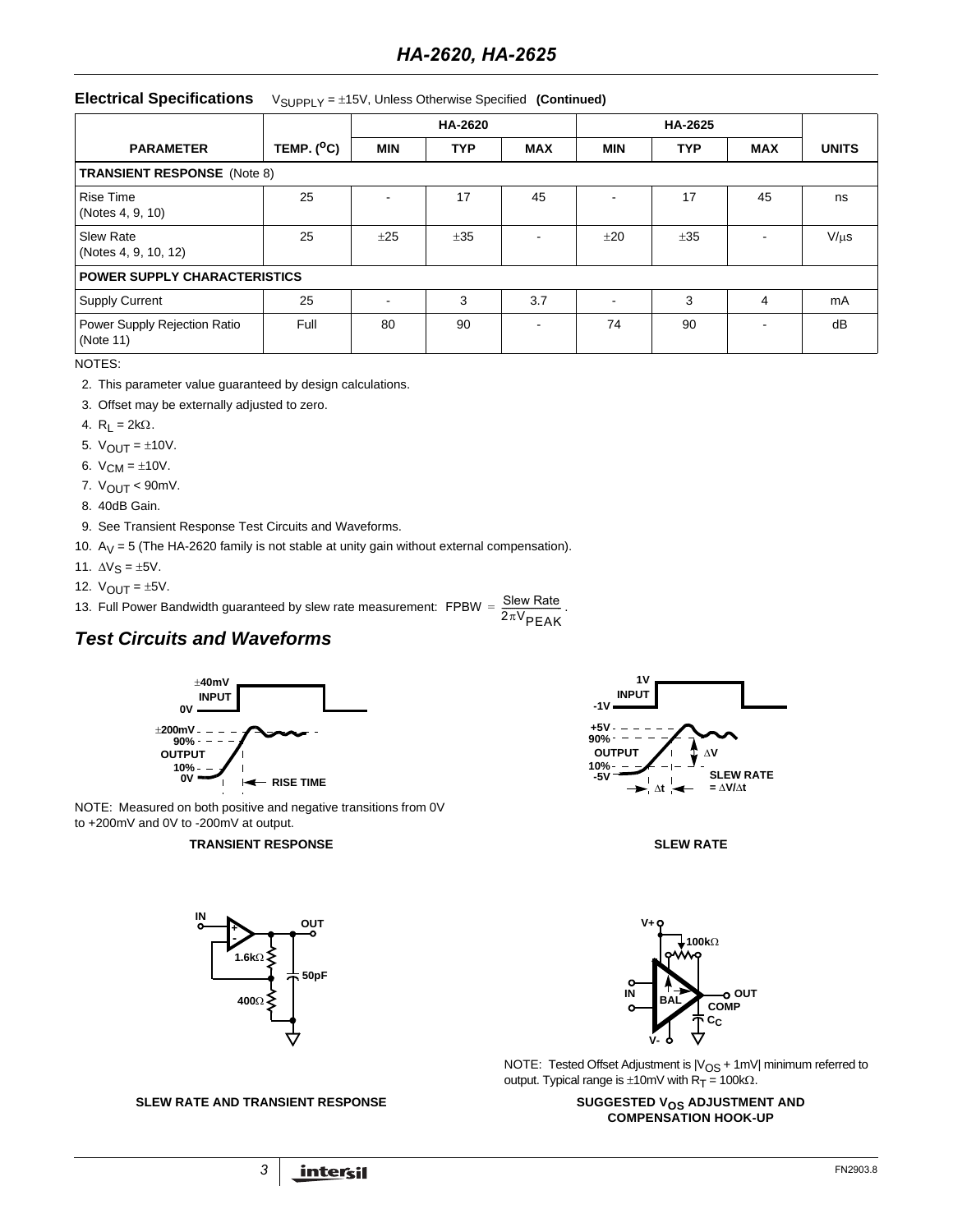# *Schematic Diagram*



*Typical Applications*



**FIGURE 1. HIGH INPUT IMPEDANCE COMPARATOR FIGURE 2. FUNCTION GENERATOR**

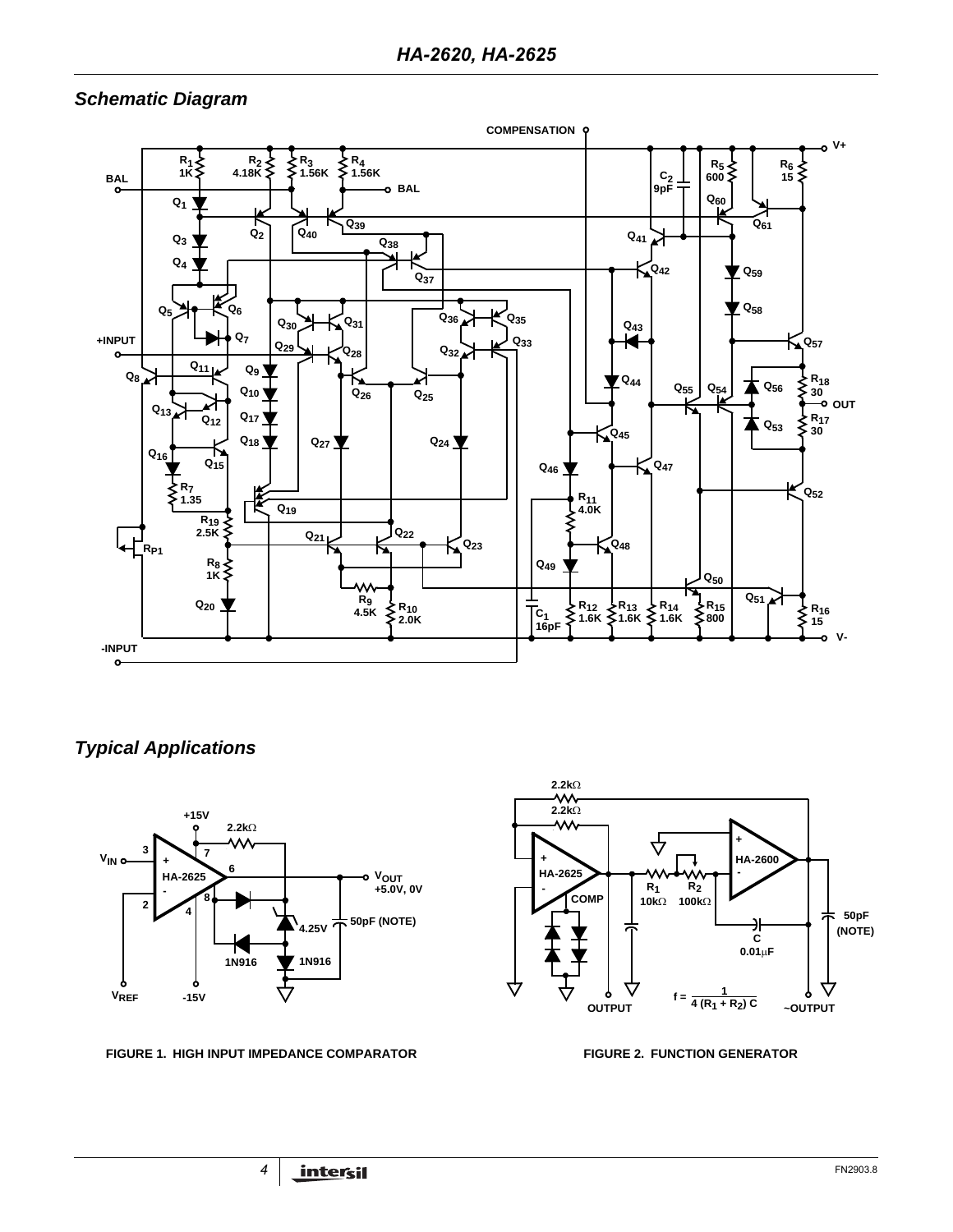# *Typical Applications* **(Continued)**



NOTE: A small load capacitance of at least 30pF (including stray capacitance) is recommended to prevent possible high frequency oscillations. **FIGURE 3. VIDEO AMPLIFIER**

**Typical Performance Curves**  $V_S = \pm 15V$ ,  $T_A = 25^{\circ}$ C, Unless Otherwise Specified



**FIGURE 4. INPUT BIAS CURRENT AND OFFSET CURRENT vs TEMPERATURE**







**FIGURE 5. BROADBAND NOISE CHARACTERISTICS**



**FIGURE 6. OPEN LOOP FREQUENCY RESPONSE FIGURE 7. INPUT IMPEDANCE vs TEMPERATURE, 100Hz**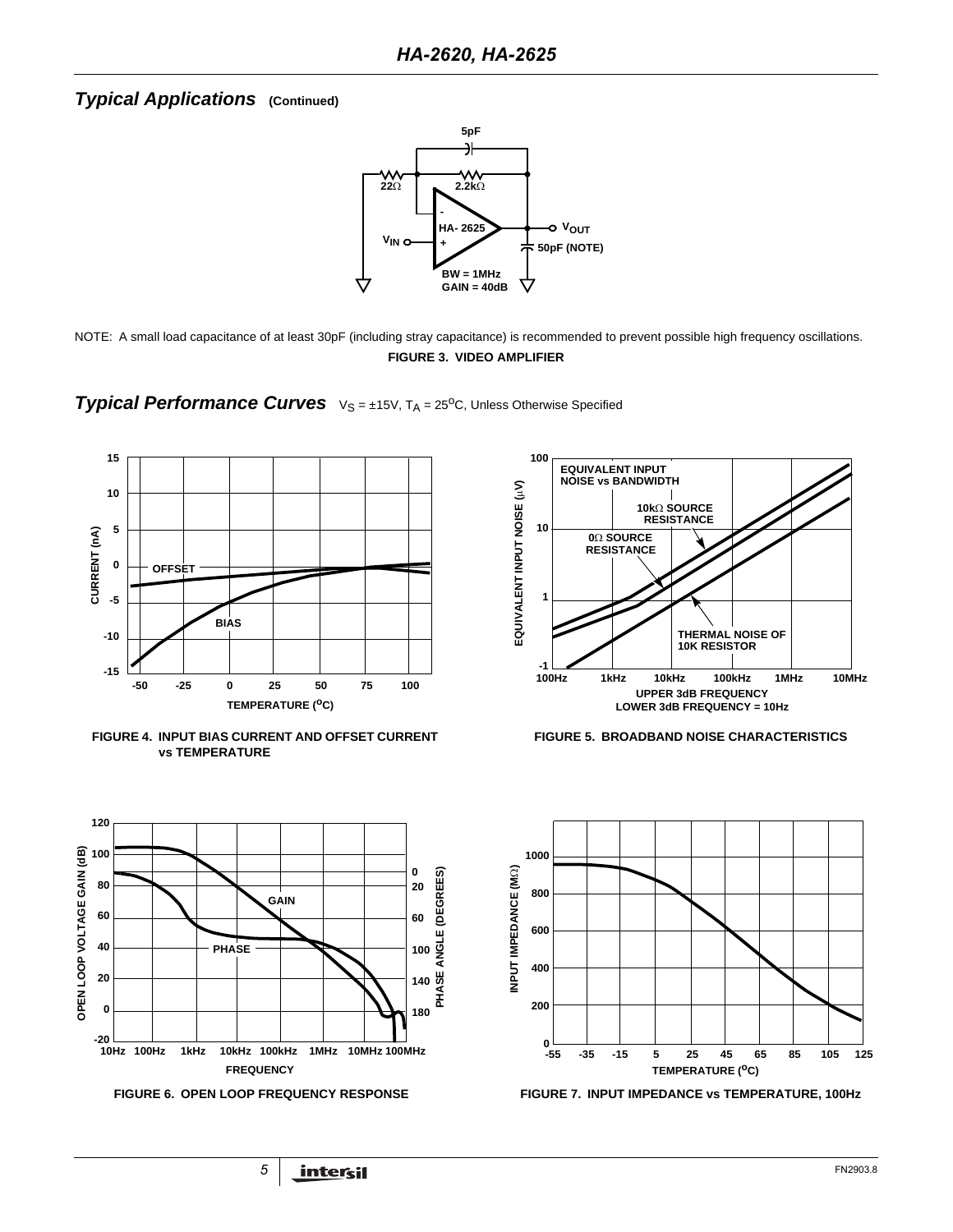**Typical Performance Curves**  $V_S = \pm 15V$ , T<sub>A</sub> = 25<sup>o</sup>C, Unless Otherwise Specified (Continued)



**FIGURE 8. OUTPUT VOLTAGE SWING vs FREQUENCY**



**FIGURE 10. COMMON MODE VOLTAGE RANGE vs SUPPLY VOLTAGE**



NOTE: External Compensation is required for closed loop gain < 5. If external compensation is used, also connect 100pF capacitor from output to ground.





**FIGURE 11. OPEN LOOP VOLTAGE GAIN vs TEMPERATURE**



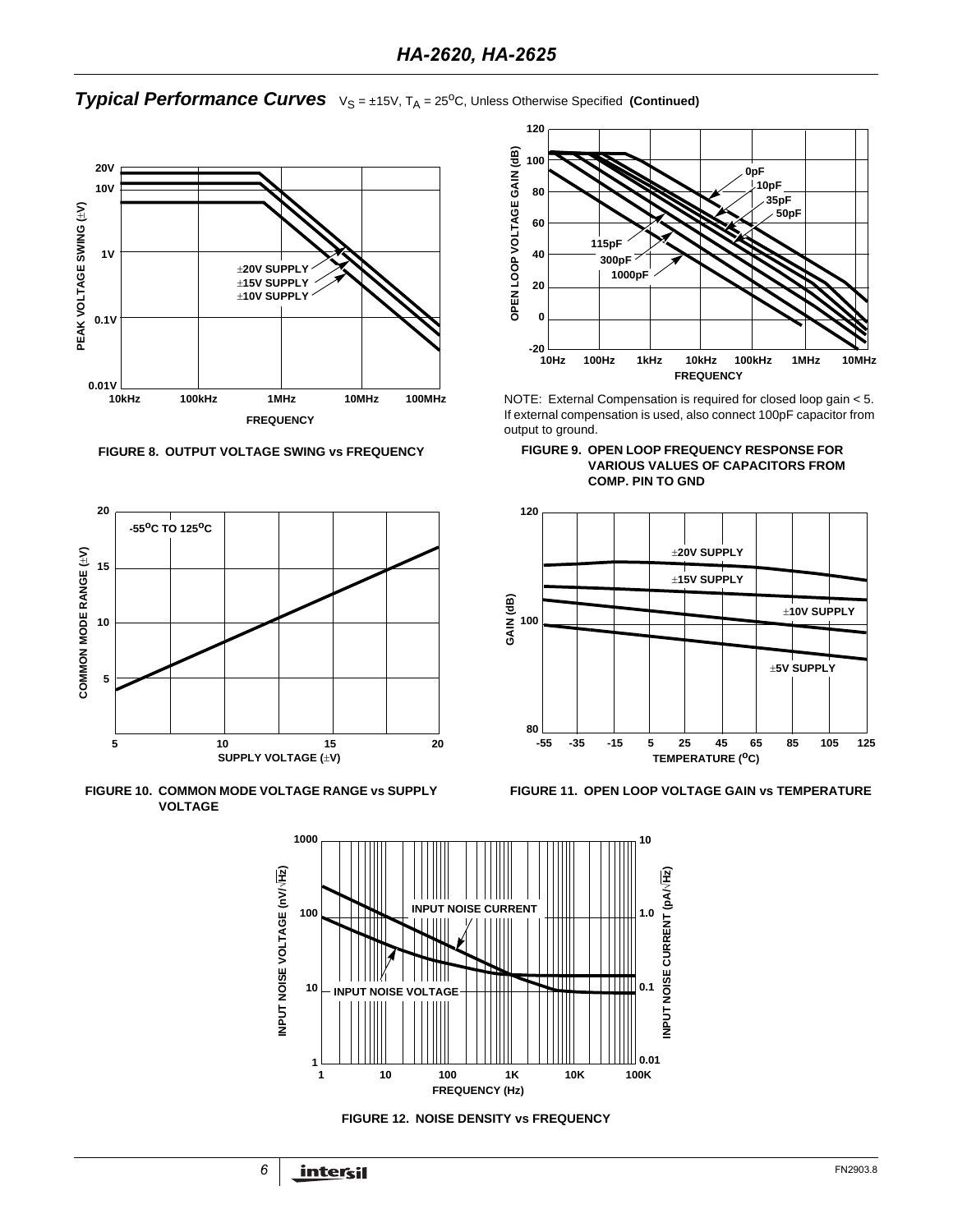# *Die Characteristics*

# **SUBSTRATE POTENTIAL (POWERED UP):**

Unbiased

# **TRANSISTOR COUNT:**

140

# **PROCESS:**

Bipolar Dielectric Isolation

# *Metallization Mask Layout*

**HA-2620, HA-2625**

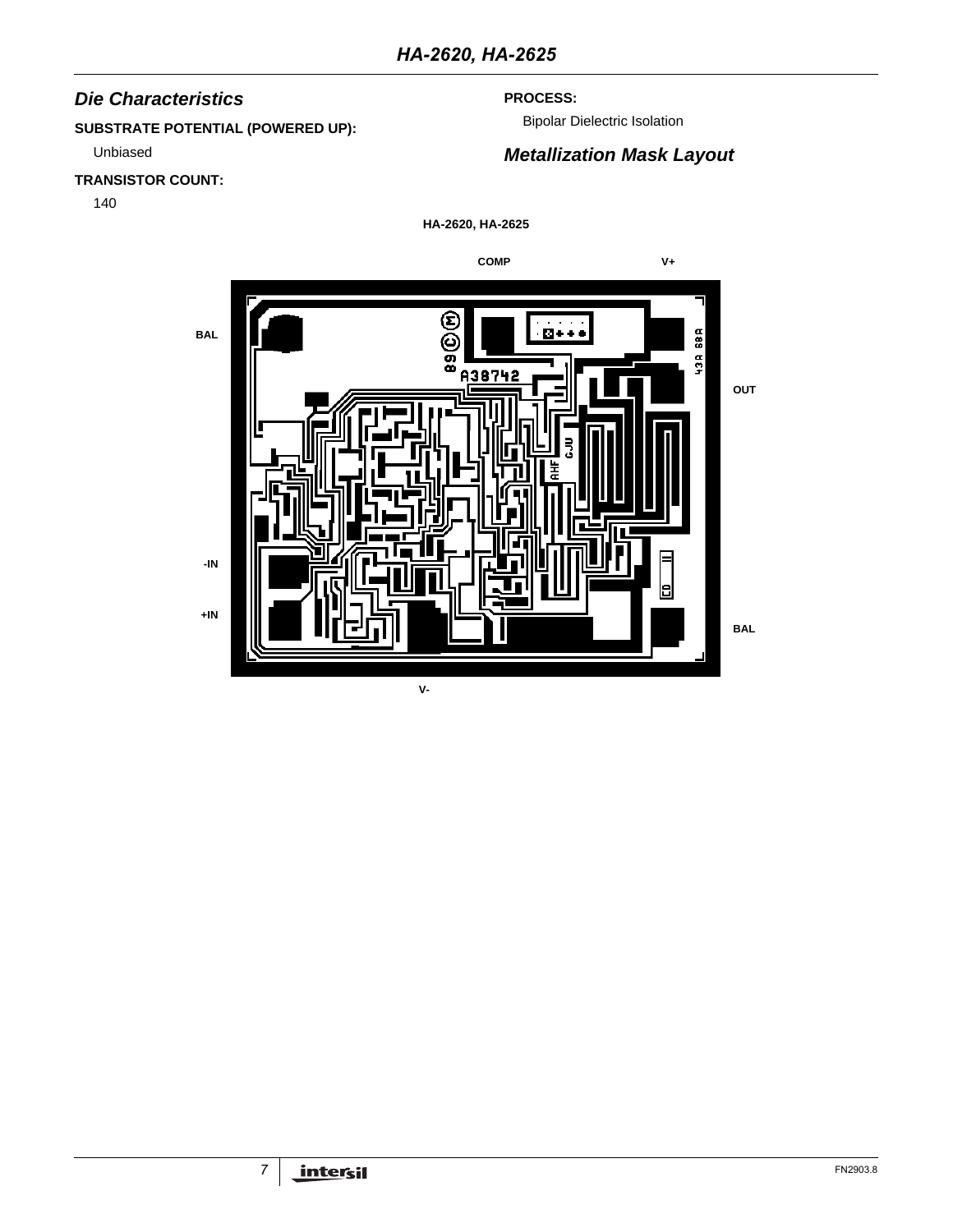# *Metal Can Packages (Can)*



## NOTES:

- 1. (All leads) Øb applies between L1 and L2. Øb1 applies between L2 and 0.500 from the reference plane. Diameter is uncontrolled in L1 and beyond 0.500 from the reference plane.
- 2. Measured from maximum diameter of the product.
- 3.  $\alpha$  is the basic spacing from the centerline of the tab to terminal 1 and  $β$  is the basic spacing of each lead or lead position (N -1 places) from  $α$ , looking at the bottom of the package.
- 4. N is the maximum number of terminal positions.
- 5. Dimensioning and tolerancing per ANSI Y14.5M 1982.
- 6. Controlling dimension: INCH.

## **T8.C MIL-STD-1835 MACY1-X8 (A1) 8 LEAD METAL CAN PACKAGE**

|                 | <b>INCHES</b>    |            | <b>MILLIMETERS</b>       |                  |                          |
|-----------------|------------------|------------|--------------------------|------------------|--------------------------|
| <b>SYMBOL</b>   | <b>MIN</b>       | <b>MAX</b> | <b>MIN</b>               | <b>MAX</b>       | <b>NOTES</b>             |
| A               | 0.165            | 0.185      | 4.19                     | 4.70             |                          |
| Øb              | 0.016            | 0.019      | 0.41                     | 0.48             | 1                        |
| Øb1             | 0.016            | 0.021      | 0.41                     | 0.53             | 1                        |
| Øb <sub>2</sub> | 0.016            | 0.024      | 0.41                     | 0.61             |                          |
| ØD              | 0.335            | 0.375      | 8.51                     | 9.40             |                          |
| ØD1             | 0.305            | 0.335      | 7.75                     | 8.51             |                          |
| ØD <sub>2</sub> | 0.110            | 0.160      | 2.79                     | 4.06             | $\blacksquare$           |
| e               | 0.200 BSC        |            | 5.08 BSC                 |                  |                          |
| e <sub>1</sub>  |                  | 0.100 BSC  | 2.54 BSC                 |                  |                          |
| F               |                  | 0.040      | $\overline{\phantom{a}}$ | 1.02             |                          |
| k               | 0.027            | 0.034      | 0.69                     | 0.86             | -                        |
| k <sub>1</sub>  | 0.027            | 0.045      | 0.69                     | 1.14             | 2                        |
| L               | 0.500            | 0.750      | 12.70                    | 19.05            | 1                        |
| L1              |                  | 0.050      |                          | 1.27             | 1                        |
| L2              | 0.250            |            | 6.35                     |                  | 1                        |
| Q               | 0.010            | 0.045      | 0.25                     | 1.14             | $\overline{\phantom{a}}$ |
| $\alpha$        | $45^{\circ}$ BSC |            |                          | $45^{\circ}$ BSC | 3                        |
| β               | $45^{\circ}$ BSC |            |                          | $45^{\circ}$ BSC | 3                        |
| N               |                  | 8          |                          | 8                | 4                        |

Rev. 0 5/18/94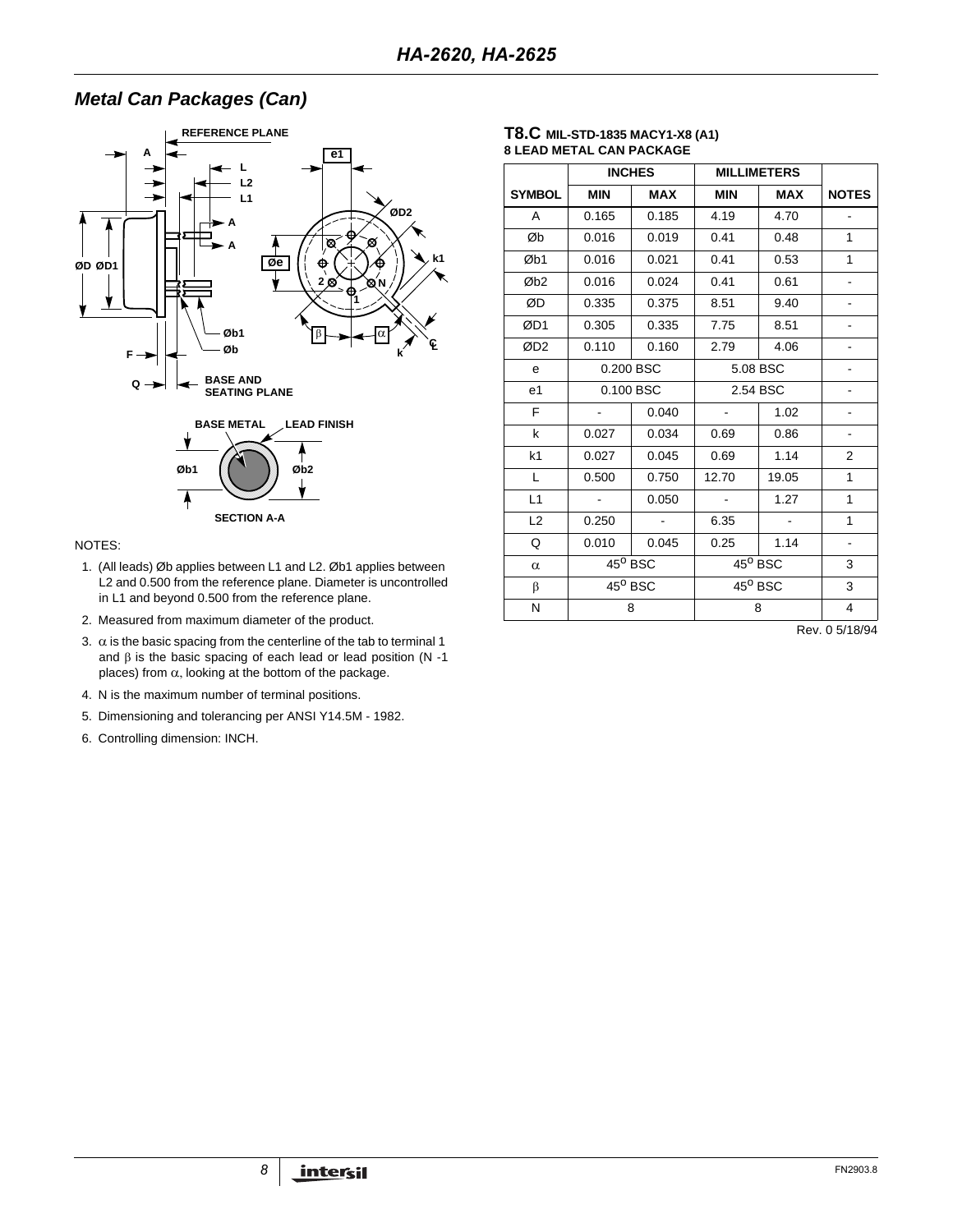# *Dual-In-Line Plastic Packages (PDIP)*



## NOTES:

- 1. Controlling Dimensions: INCH. In case of conflict between English and Metric dimensions, the inch dimensions control.
- 2. Dimensioning and tolerancing per ANSI Y14.5M**-**1982.
- 3. Symbols are defined in the "MO Series Symbol List" in Section 2.2 of Publication No. 95.
- 4. Dimensions A, A1 and L are measured with the package seated in JEDEC seating plane gauge GS**-**3.
- 5. D, D1, and E1 dimensions do not include mold flash or protrusions. Mold flash or protrusions shall not exceed 0.010 inch (0.25mm).
- 6. E and  $|e_A|$  are measured with the leads constrained to be perpendicular to datum | -C- |.
- 7.  $e_B$  and  $e_C$  are measured at the lead tips with the leads unconstrained. e<sub>C</sub> must be zero or greater.
- 8. B1 maximum dimensions do not include dambar protrusions. Dambar protrusions shall not exceed 0.010 inch (0.25mm).
- 9. N is the maximum number of terminal positions.
- 10. Corner leads (1, N, N/2 and N/2 + 1) for E8.3, E16.3, E18.3, E28.3, E42.6 will have a B1 dimension of 0.030 - 0.045 inch (0.76 - 1.14mm).

## **E8.3 (JEDEC MS-001-BA ISSUE D) 8 LEAD DUAL-IN-LINE PLASTIC PACKAGE**

|                |            | <b>INCHES</b> | <b>MILLIMETERS</b> |            |                |
|----------------|------------|---------------|--------------------|------------|----------------|
| <b>SYMBOL</b>  | <b>MIN</b> | <b>MAX</b>    | <b>MIN</b>         | <b>MAX</b> | <b>NOTES</b>   |
| A              |            | 0.210         |                    | 5.33       | 4              |
| A <sub>1</sub> | 0.015      |               | 0.39               |            | 4              |
| A <sub>2</sub> | 0.115      | 0.195         | 2.93               | 4.95       | $\blacksquare$ |
| B              | 0.014      | 0.022         | 0.356              | 0.558      |                |
| <b>B1</b>      | 0.045      | 0.070         | 1.15               | 1.77       | 8, 10          |
| С              | 0.008      | 0.014         | 0.204              | 0.355      |                |
| D              | 0.355      | 0.400         | 9.01               | 10.16      | 5              |
| D1             | 0.005      |               | 0.13               |            | 5              |
| E.             | 0.300      | 0.325         | 7.62               | 8.25       | 6              |
| E1             | 0.240      | 0.280         | 6.10               | 7.11       | 5              |
| е              |            | 0.100 BSC     | 2.54 BSC           |            | $\blacksquare$ |
| $e_A$          |            | 0.300 BSC     | 7.62 BSC           |            | 6              |
| $e_{B}$        |            | 0.430         |                    | 10.92      | $\overline{7}$ |
| L              | 0.115      | 0.150         | 2.93               | 3.81       | 4              |
| Ν              |            | 8             | 8                  | 9          |                |

Rev. 0 12/93